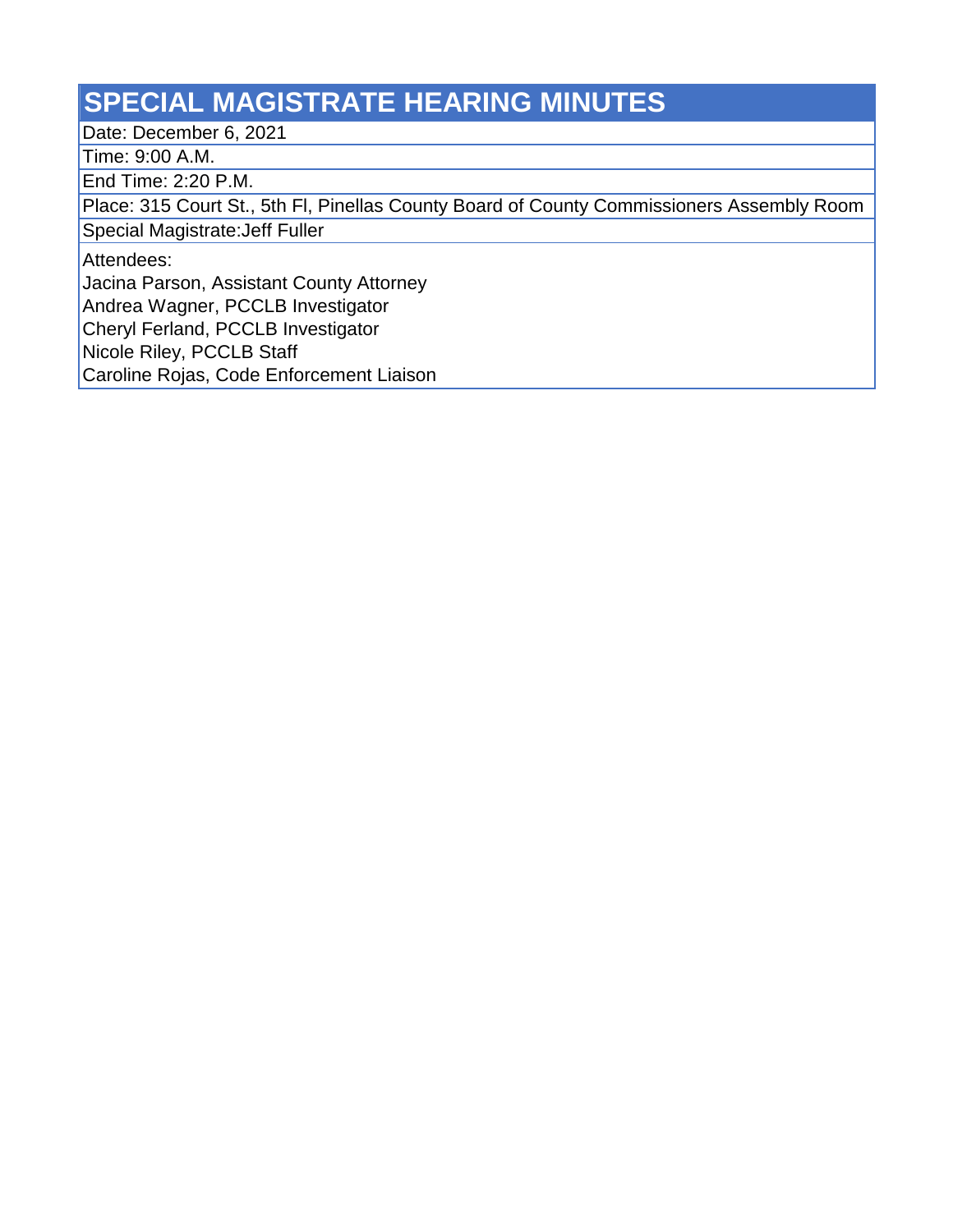| <b>Contested</b><br>Case # | <b>Presented</b><br>by | PCCLB vs.            | <b>Attorney</b> | Witness(es)                   | <b>Verdict</b>   | <b>Fine</b> |
|----------------------------|------------------------|----------------------|-----------------|-------------------------------|------------------|-------------|
| C20-502                    | AW                     | <b>ISABEL GUZMAN</b> |                 | Joanne Guzman                 | <b>GUILTY</b>    | \$505.16    |
| C20-503                    | AW                     | <b>ISABEL GUZMAN</b> |                 | Joanne Guzman                 | <b>GUILTY</b>    | \$505.16    |
| C20-504                    | AW                     | <b>ISABEL GUZMAN</b> |                 | Joanne Guzman                 | <b>GUILTY</b>    | \$505.16    |
| C20-505                    | AW                     | <b>ISABEL GUZMAN</b> |                 | Joanne Guzman                 | <b>GUILTY</b>    | \$505.17    |
| C20-506                    | AW                     | <b>ISABEL GUZMAN</b> |                 | Joanne Guzman                 | <b>GUILTY</b>    | \$505.17    |
| C20-507                    | AW                     | <b>ISABEL GUZMAN</b> |                 | Joanne Guzman                 | <b>GUILTY</b>    | \$505.17    |
| C20-508                    | AW                     | <b>ISABEL GUZMAN</b> |                 | Joanne Guzman                 | <b>GUILTY</b>    | \$505.17    |
| C20-509                    | AW                     | <b>ISABEL GUZMAN</b> |                 | Joanne Guzman                 | <b>GUILTY</b>    | \$505.17    |
| C20-510                    | AW                     | <b>ISABEL GUZMAN</b> |                 | Joanne Guzman                 | <b>GUILTY</b>    | \$505.17    |
| C21-1136                   | $\mathsf{C}\mathsf{F}$ | ROBERT E PRINE       |                 | Mindy Winskill and Robert Lee | <b>DISMISSED</b> |             |
| C21-1137                   | $\mathsf{C}\mathsf{F}$ | ROBERT E PRINE       |                 | Mindy Winskill and Robert Lee | <b>GUILTY</b>    | \$532.85    |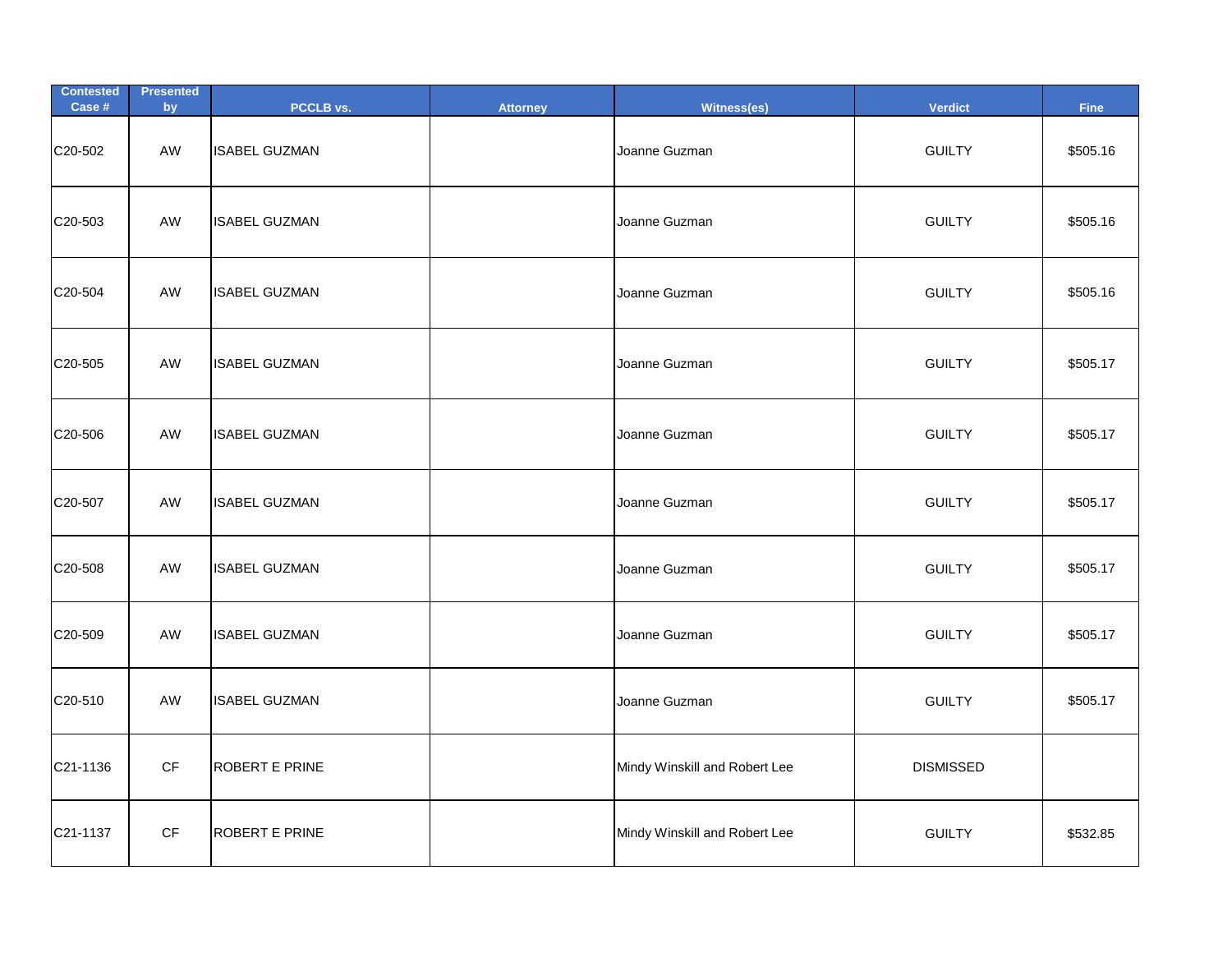| C21-1138 | $\mathsf{C}\mathsf{F}$ | ROBERT E PRINE        | Mindy Winskill and Robert Lee | <b>GUILTY</b>                 | \$532.85                        |
|----------|------------------------|-----------------------|-------------------------------|-------------------------------|---------------------------------|
| C19-2367 | AW                     | JOHAD SALEH AFLAK     |                               | <b>GUILTY</b>                 | <b>NOLLE</b><br><b>PROSEQUI</b> |
| C19-2368 | AW                     | JOHAD SALEH AFLAK     |                               | <b>GUILTY</b>                 | <b>NOLLE</b><br>PROSEQUI        |
| C19-3599 | AW                     | JOHAD SALEH AFLAK     |                               | <b>GUILTY</b>                 | \$517.76                        |
| C19-3600 | AW                     | JOHAD SALEH AFLAK     |                               | <b>GUILTY</b>                 | \$517.76                        |
| C19-3604 | AW                     | JOHAD SALEH AFLAK     |                               | <b>GUILTY</b>                 | \$517.76                        |
| C19-3605 | AW                     | JOHAD SALEH AFLAK     |                               | <b>GUILTY</b>                 | \$517.76                        |
| C19-3606 | AW                     | JOHAD SALEH AFLAK     |                               | <b>GUILTY</b>                 | \$517.76                        |
| C21-524  | AW                     | ROBERT LAZARO VAZQUEZ |                               | Continued to January 24, 2022 |                                 |
| C21-525  | AW                     | ROBERT LAZARO VAZQUEZ |                               | Continued to January 24, 2022 |                                 |
| C21-526  | AW                     | ROBERT LAZARO VAZQUEZ |                               | Continued to January 24, 2022 |                                 |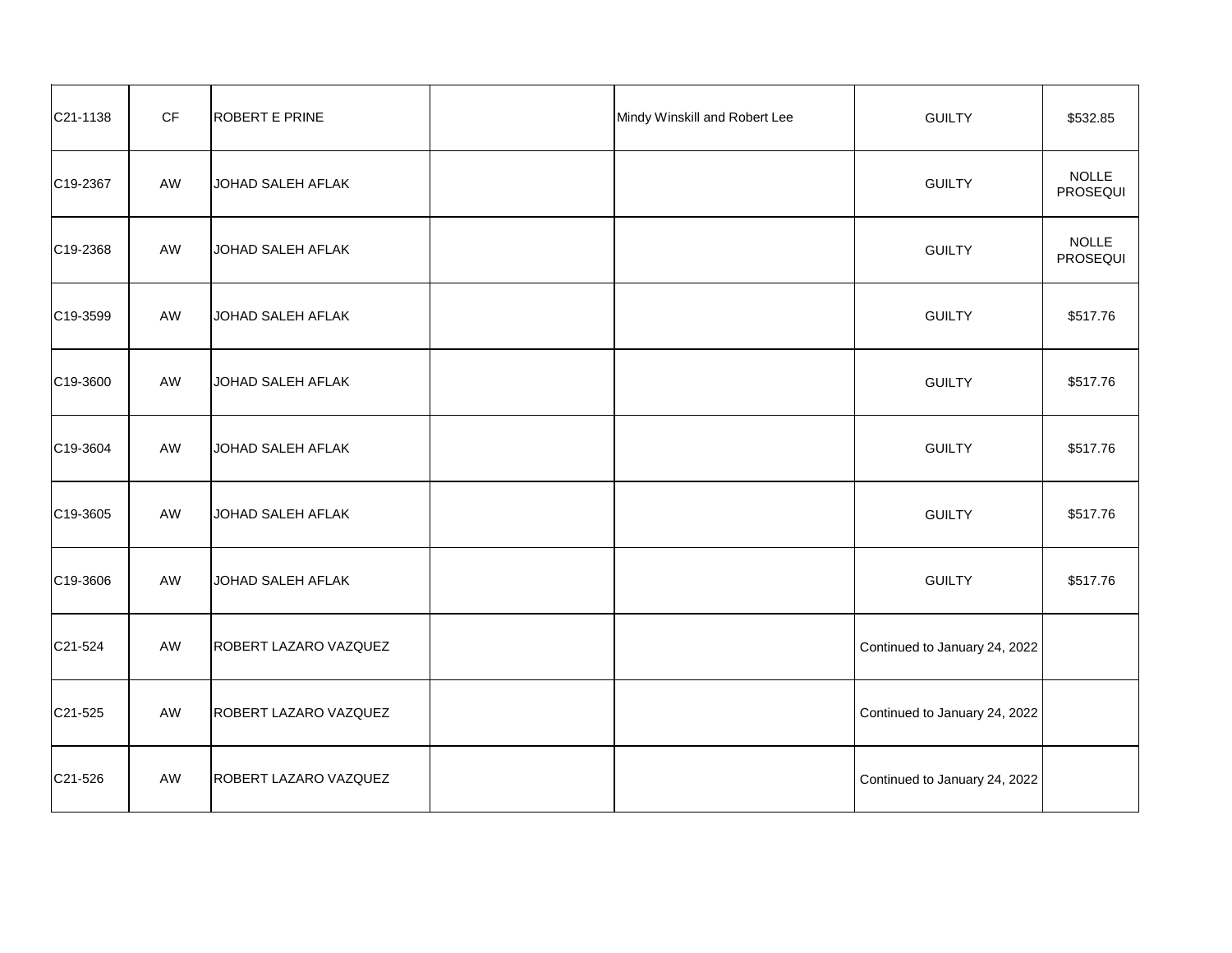| C21-527  | AW | ROBERT LAZARO VAZQUEZ   |  | Continued to January 24, 2022 |          |
|----------|----|-------------------------|--|-------------------------------|----------|
| C20-1662 | AW | SHAWN MICHAEL TENNEFOSS |  | <b>DISMISSED</b>              |          |
| C20-1663 | AW | SHAWN MICHAEL TENNEFOSS |  | <b>GUILTY</b>                 | \$523.60 |
| C20-1664 | AW | SHAWN MICHAEL TENNEFOSS |  | <b>GUILTY</b>                 | \$523.60 |
| C20-1665 | AW | SHAWN MICHAEL TENNEFOSS |  | <b>GUILTY</b>                 | \$523.60 |
| C20-777  | AW | <b>GEORGE NICHOLAS</b>  |  | NOLLE PROSEQUI                |          |
| C19-3460 | AW | HUNT NGUYEN             |  | <b>GUILTY</b>                 | \$509.51 |
| C19-3493 | AW | HUNT NGUYEN             |  | <b>GUILTY</b>                 | \$509.51 |
| C19-3494 | AW | HUNT NGUYEN             |  | <b>GUILTY</b>                 | \$509.51 |
| C19-3495 | AW | HUNT NGUYEN             |  | <b>GUILTY</b>                 | \$509.51 |
| C19-3525 | AW | HUNT NGUYEN             |  | <b>GUILTY</b>                 | \$509.51 |